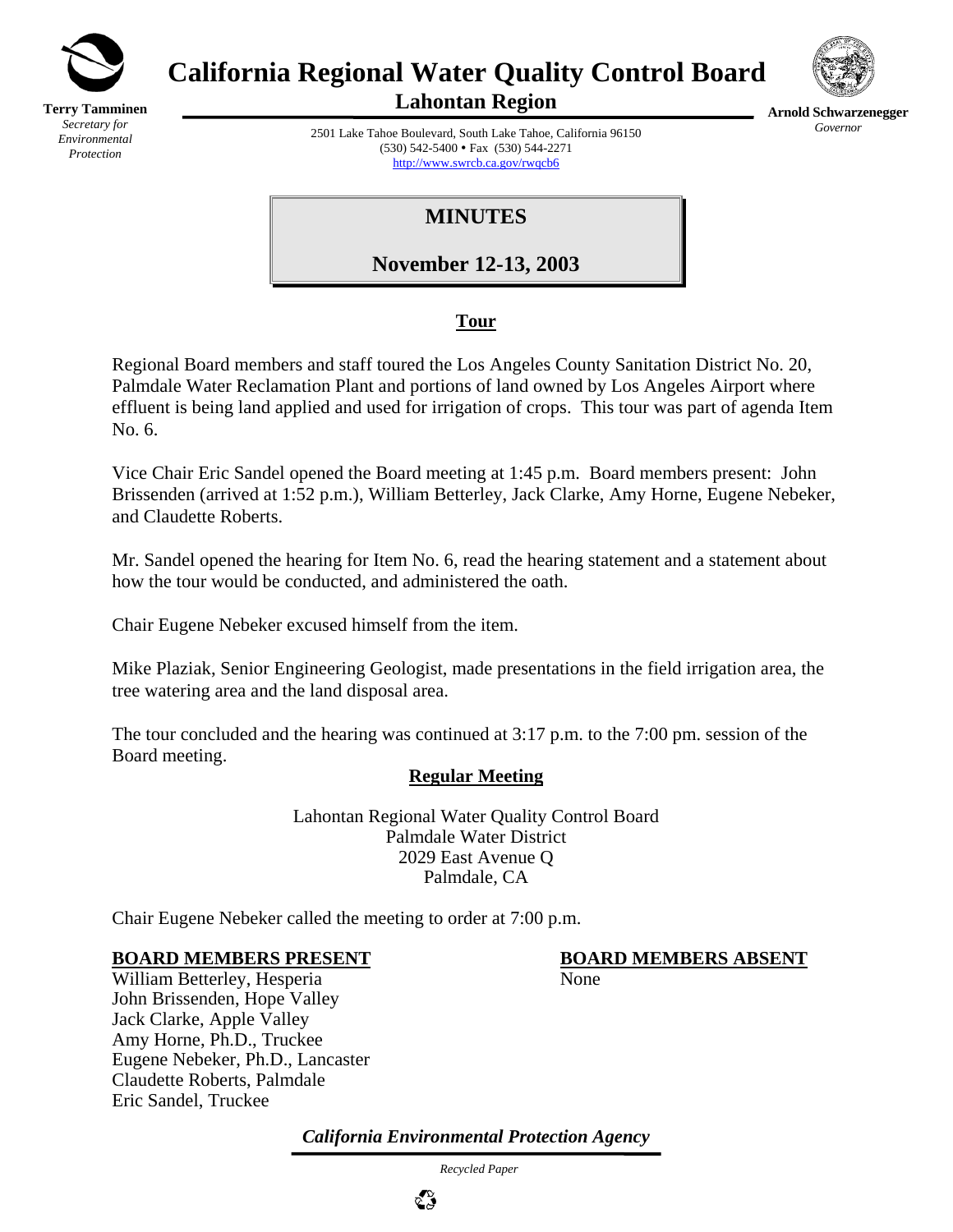#### **LEGAL COUNSEL**

Steven H. Blum, State Water Resources Control Board

## **STAFF PRESENT**

 $-2-$ 

Harold J. Singer, Executive Officer Robert S. Dodds, Assistant Executive Officer Hisam Baqai, Supervising WRCE Mike Plaziak, Senior Engineering Geologist, Mojave Unit Cindi Mitton, Senior WRCE, Kern County/Mono/Owens Watershed Jehiel Cass, WRCE, Mojave Unit Ted Saari, WRCE, Mojave Unit Eugene Rondash, WRCE, Kern County/Mono Owens Watershed Pamela Walker, Administrative Officer Marietta Christoffersen, Office Technician

#### **ADDRESSING THE BOARD**

Paul Davis, El Mirage private citizen Kathleen Burr, Los Angeles County Farm Bureau Steve Maguin, Los Angeles County Sanitation District (LACSD) No. 20 Marta Williamson, Old Town Homeowners Group, Inc. Melanie Bostic, Lancaster East Side Property and Homeowners Association Eugene Nebeker, private citizen Joseph Yore, Palmdale private citizen Ginger Stout, Antelope Acres Town Council Marlene Griffin, Lancaster East Side Property and Homeowners Association Donald Mischka, Lancaster East Side Property and Homeowners Association

#### **1. PUBLIC FORUM**

Paul Davis, El Mirage private citizen, discussed the community's concern over water quality in the area. He pointed out that one dairy has high levels of nitrates and total dissolved solids (TDS) and as a result, this particular dairy is not in compliance with the 2000 tiering system.

Hisam Baqai, Supervising WRCE, informed the Regional Board that staff is working with the dairy (and keeping Mr. Davis informed) to ensure that additional groundwater monitoring wells are installed and that a well-organized method of wash water disposal and manure disposal is established.

John Brissenden requested that this item be included in next month's Executive Officer's Report.

Joseph Yore, Palmdale private citizen discussed the health hazards of using wastewater for irrigating fields.

Dr. Nebeker excused himself from the remainder of this item and turned the meeting over to Vice Chair Eric Sandel.

*California Environmental Protection Agency*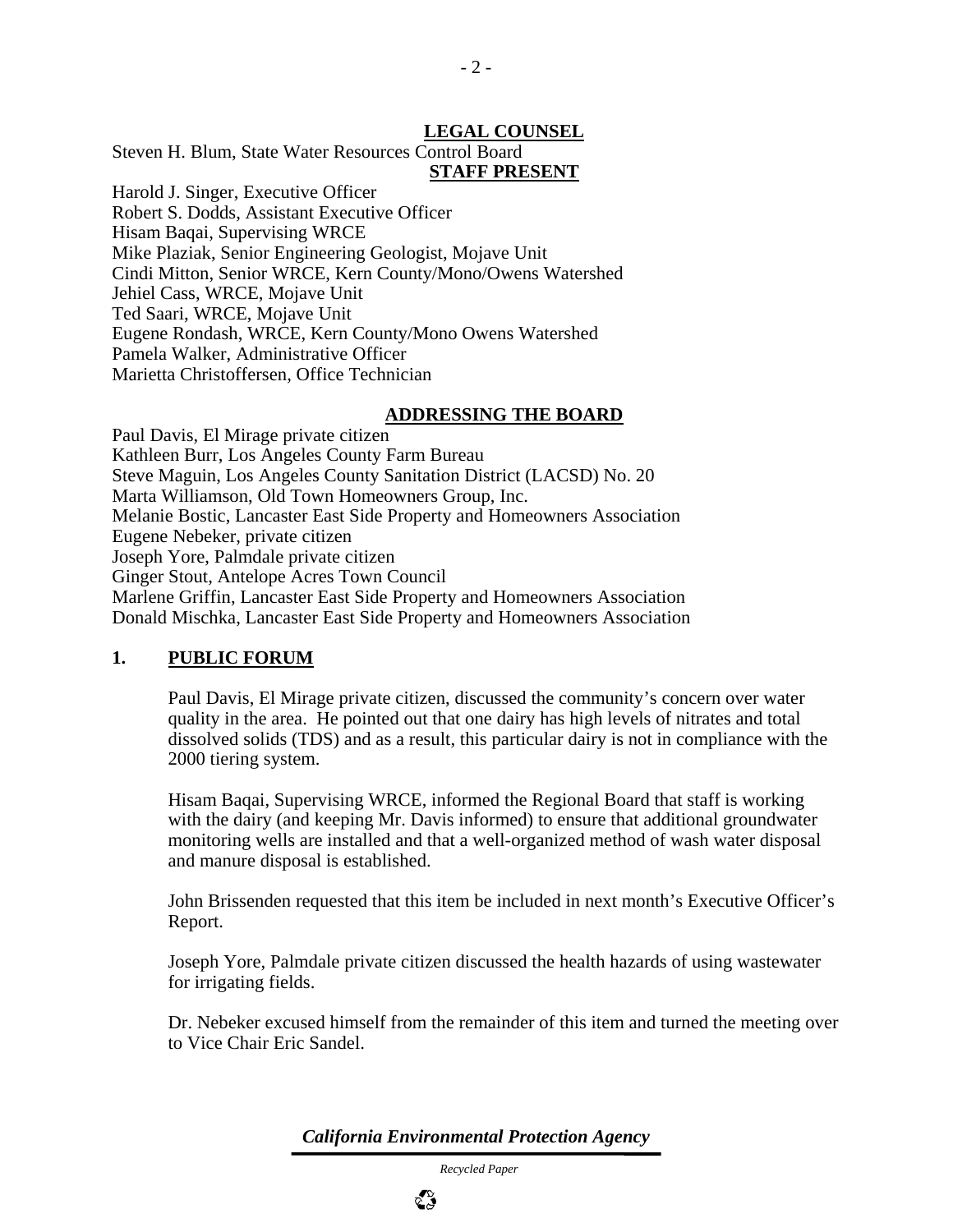Donald Mischka, Lancaster East Side Property and Homeowners Association, expressed concern over the impacts associated with using secondary treated water for irrigation if the property for the proposed Lancaster Waste Reclamation Plant is acquired.

Marlene Griffin, Lancaster East Side Property and Homeowners Association, felt that other alternatives for disposal of secondary treated wastewater were available. She pointed to the groundwater contamination around the Palmdale Airport where secondary treated wastewater is being used and noted that with many abandoned shallow wells on the east side of Lancaster, groundwater contamination would likely occur there also.

Melanie Bostic, Lancaster East Side Property and Homeowners Association, stated her concerns over the proposed disposal of sludge on a floodplain and the resulting effect on water quality. She also discussed waste transfers from San Diego to Lancaster and Palmdale landfills.

Ginger Stout, Antelope Acres Town Council, stated her opposition to the use of effluent and encouraged the Board to take a long-term approach, to err on the side of caution and avoid well contamination.

Marta Williamson, Old Town Homeowners Group, Inc., asked the Board to consider the long-term health effects of the proposed reclamation plant.

Harold Singer informed the Board that this item is in the Executive Officer's Report (item 10). Discussion about why the project was proposed ensued while persons concerned about the issue were in the audience, as noted below.

The Los Angeles County Sanitation District No. 14 wastewater plant produces significant amounts of effluent, some of which is used by Nebeker Ranch for summer irrigation. Wastewater that cannot be used for irrigation is discharged to Piute Ponds in the Amargosa Creek Watershed. During winter, when there is insufficient evaporation, water overflows to Rosamond Dry Lake Bed, and that affects operations at Edwards Air Force Base.

When the Board amended the Wastewater Discharge Requirements (WDRs), the District was required to eliminate by 2005 a threatened nuisance condition that exists when the ponds overflow. In response, the District developed a "draft" Facilities Plan and a "draft" Environment Impact Plan (EIR), referred to as the 2020 plan (what the District intends to do with wastewater at the rates generated out through 2020). The plan has three basic components; 1) increase capacity of the wastewater plant, 2) acquire land and construct storage ponds to hold flows during the winter when there is insufficient land available for irrigation, 3) purchase up to 1800 acres for ponds and agricultural irrigation with wastewater.

The District held a public hearing October 29, 2003 on the "draft" Facilities Plan and the "draft" EIR with over 150 persons in attendance, including one Regional Board member. The Assistant General Manager and staff represented the District. The major issues raised were the same as raised in the Public Forum; 1) groundwater contamination as a result of disposal of wastewater for agricultural needs, 2) loss of homes, 3) air-borne viruses as a result of spraying wastewater on land.

*California Environmental Protection Agency*

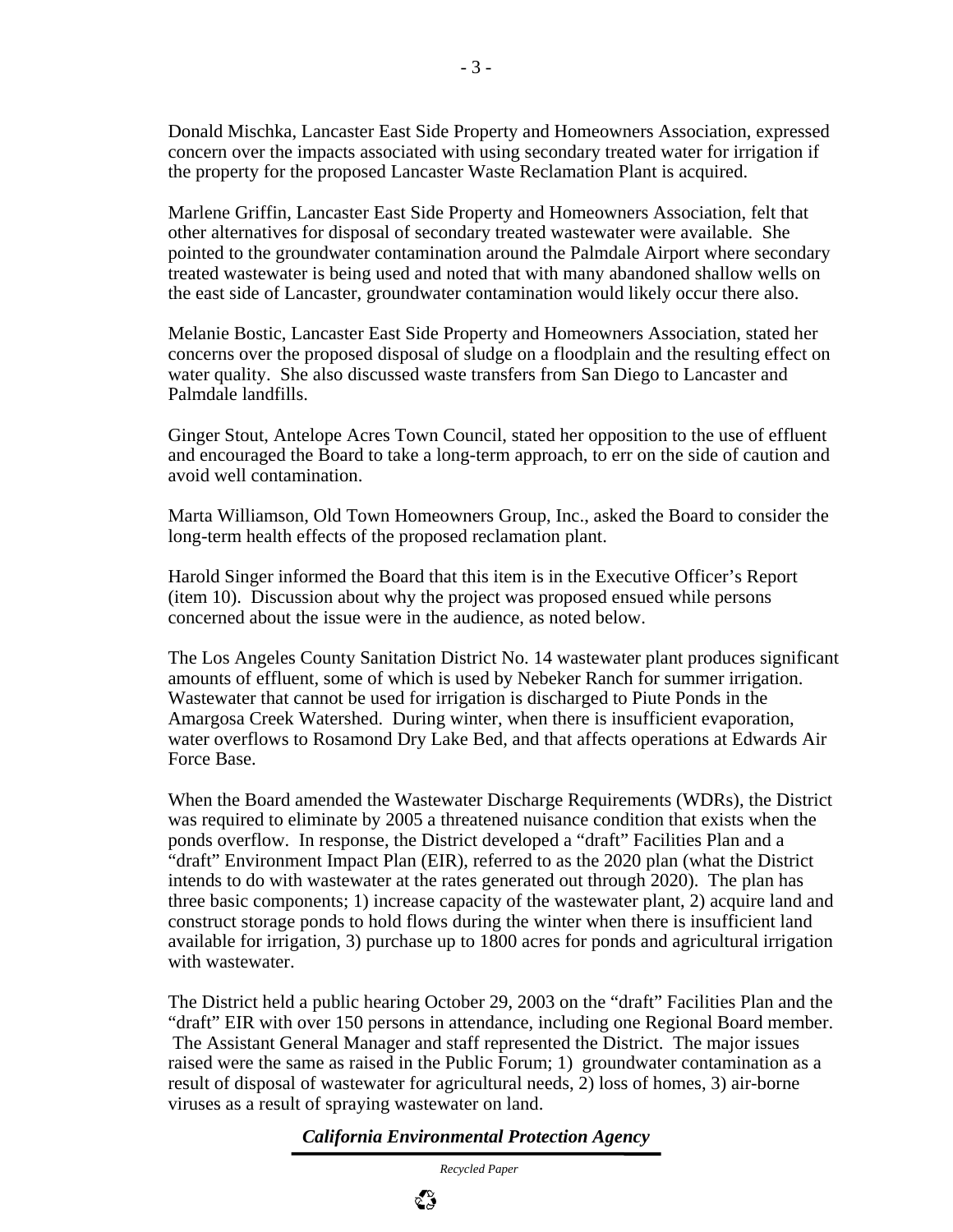Since state law prohibits the Board from telling the District how to comply with the amended WDRs, the District has the responsibility of finalizing a Facilities Plan and EIR by the spring of 2004. The next step would be for the District to submit an application to the Regional Board so that performance standards (WDRs) for the waste disposal operation could be established. This issue will probably come before the Board in late 2004 or early 2005.

## **2. MINUTES**

• **Motion:** Moved by John Brissenden, seconded by Jack Clarke and **unanimously carried** to adopt the September minutes as proposed.

### **3. ADOPTION OF UNCONTESTED CALENDAR**

Items No. 4 and 7 were postponed to a future meeting.

## **ENFORCEMENT ACTIONS**

**6.** *Public Hearing* **– Consideration of a Cleanup and Abatement Order Requiring Los Angeles County Sanitation District No. 20 and the City of Los Angeles World Airports Palmdale Water Reclamation Plant to Clean Up and Abate Waste Discharges of Nitrate to the Ground Waters of the Antelope Hydrologic Unit** 

Dr. Nebeker excused himself from this item.

Vice Chair Eric Sandel continued the public hearing that was opened during the tour of the Los Angeles County Sanitation District No. 20 and administered the oath.

Ted Saari, WRCE, gave the staff presentation and discussed the following:

- $\triangleright$  Background on the discharge of waste to the waters of the state
- $\triangleright$  Problem created by the discharge
- $\triangleright$  Relevant waste discharge requirements
- $\triangleright$  Violations of the requirements
- $\triangleright$  Solution in the Proposed Order
- $\triangleright$  Recommendation for Regional Board action

Steve Maguin, Assistant Chief Engineer, LACSD No. 20, thanked Mr. Singer and staff for their assistance in coming to an agreement on how to best move forward from this point. In addition, he thanked staff for the ongoing investigation that will determine past and present nitrogen users in the area, and to then require participation in cleanup efforts. He discussed the District's transition to less landspreading and more agricultural reuse of effluent and related that the facility planning process and associated environmental analyses necessary for a large-scale change in treatment technology has begun.

Mr. Maguin answered questions from Board members.

A letter from the Palmdale Water District was noted for the record.

*California Environmental Protection Agency*

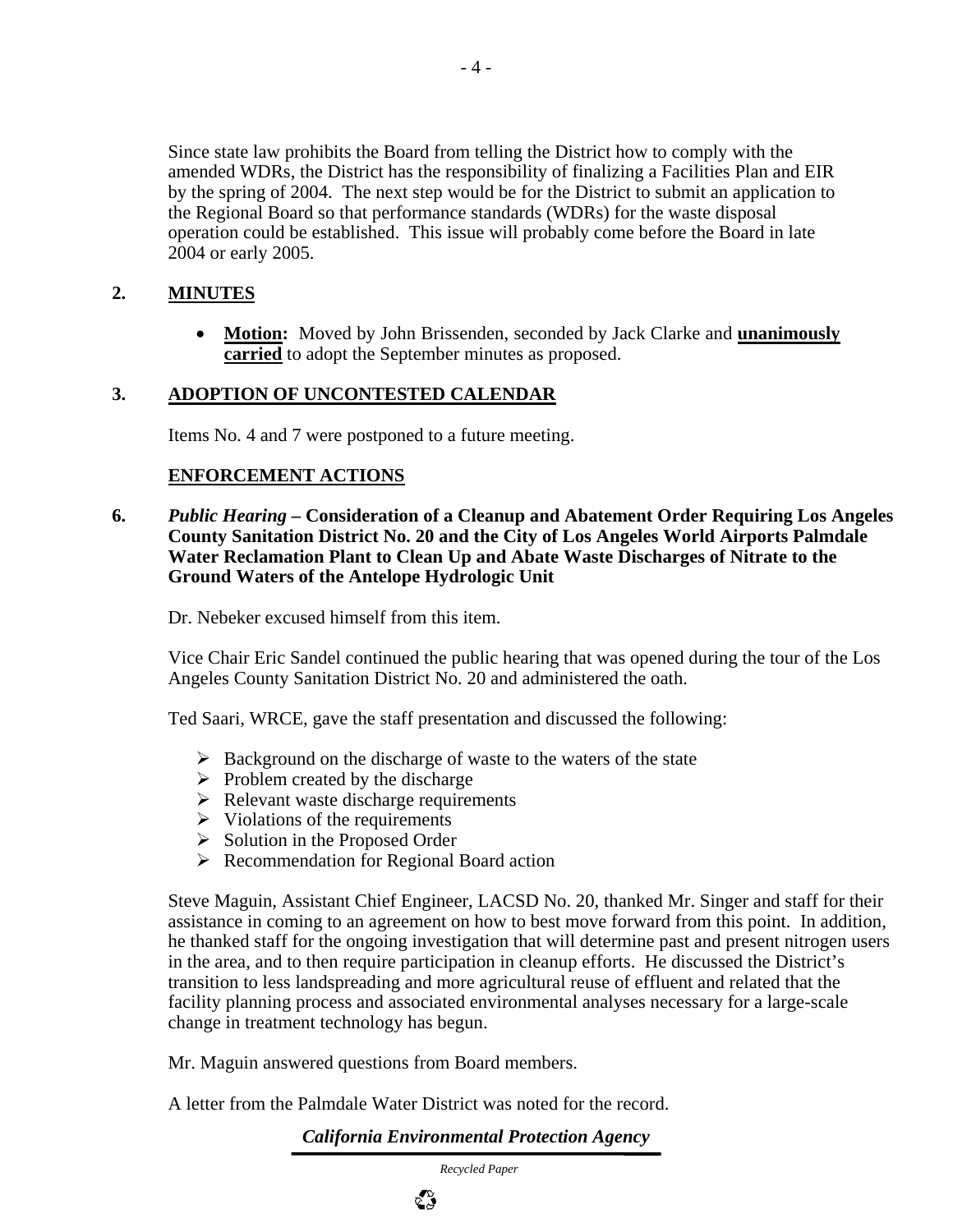Marta Williamson, Old Town Homeowners Group, Inc., felt that it was unreasonable for the proposed Cleanup and Abatement Order to include the wording "reasonable to the discharger" since they caused the contamination and that the 2005 schedule is too late since the plume spreads each time a well pumps. She discussed health risks associated with the agricultural use of effluent.

Melanie Bostic, Lancaster East Side Property and Homeowners Association, stated her opposition to the use of sludge for agricultural purposes.

- 5 -

Kathleen Burr, Executive Director. Los Angeles County Farm Bureau, discussed today's farming practices and how unlikely it is that these practices contribute to groundwater contamination.

Philip Giva, Philip Giva Farms, stated that prior to adding nitrogen to a crop, farmers determine how much nitrogen a crop needs, take soil samples to determine nitrogen content, and then add only what is necessary to grow the crop.

Eugene Nebeker, Nebeker Ranch, thanked the Regional Board and LACSD for the tour and hoped the community understands that reclaimed water can be used safely.

Mr. Sandel closed the public hearing and Board member discussion followed.

• **Motion:** Moved by Jack Clarke, seconded by William Betterley and **unanimously carried** to adopt the Cleanup and Abatement Order as amended.

The amendments are as follows:

**ORDERS:** Section 1.2.3 to read, "The Discharger must achieve plume containment by September 30, 2005."

**Reports: Section 3.1** to include how the proposed activities will be funded. **Section 3.2** monitoring reports will be quarterly, beginning January 15, 2004.

Mr. Singer will provide the Board with information regarding which agency has the responsibility to improve sewer hook-ups.

The evening session of the Board meeting adjourned at 9:30 p.m.

#### **Regular Meeting, Continued 8:30 a.m., November 13, 2003**

Chair Eugene Nebeker called the meeting to order at 7:00 p.m. Board members present: William Betterley, John Brissenden, Jack Clarke, Amy Horne, Claudette Roberts and Eric Sandel.

## **8. Executive Officer's Report**

Mr. Singer highlighted the following items from the November written report: Item No 1 – Municipal NPDES Permit Update

Tetra Tech, hired by the State to evaluate the NPDES Permit, noted deficiencies. Entities in the Tahoe Basin are working closely with TRPA to come up with an environmental improvement

*California Environmental Protection Agency*

*Recycled Paper*

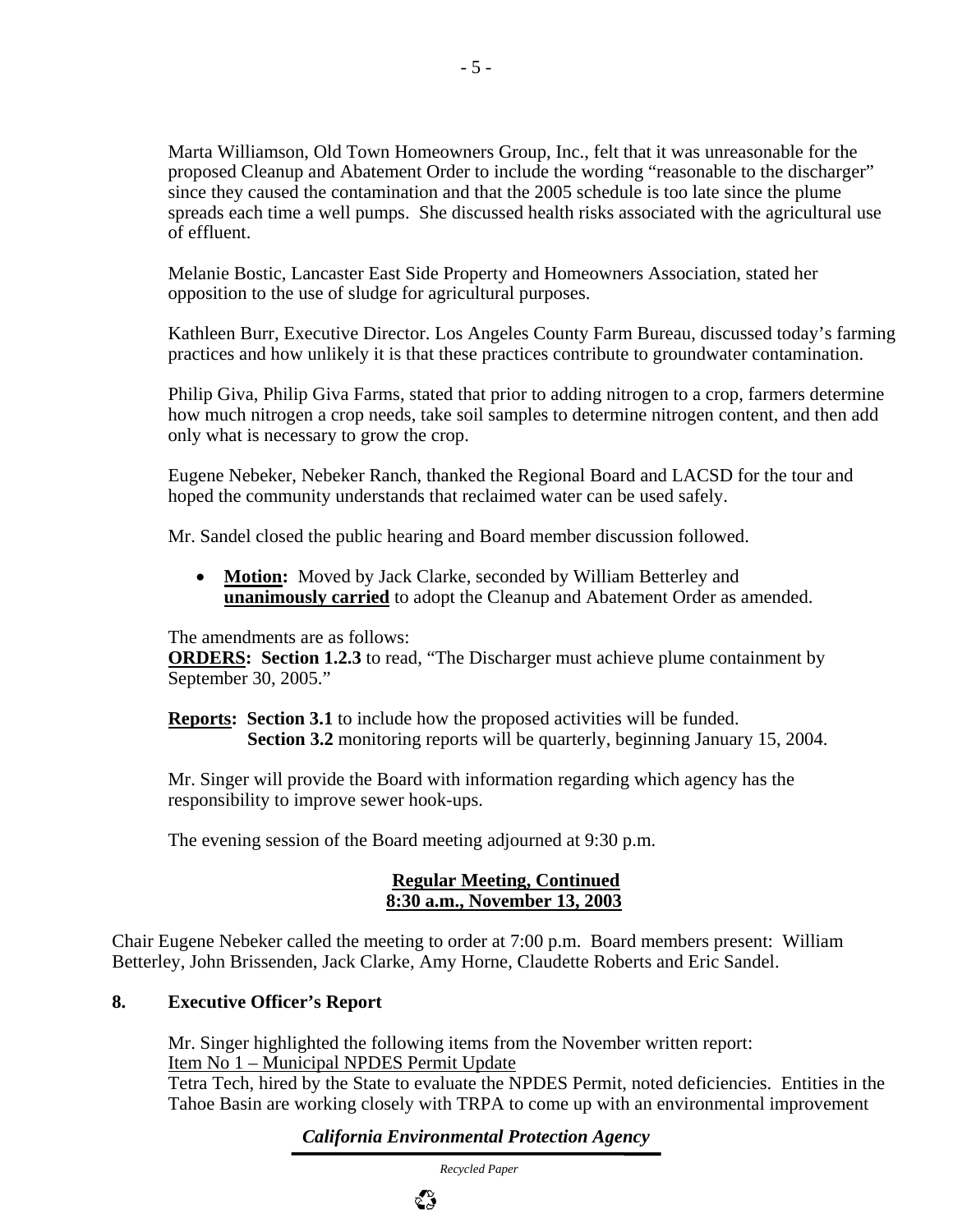program that focuses on a stormwater pollution plan that would become part of the permit. There is a \$900,000,000 commitment to stormwater BMPs in the Tahoe Basin, however there is no funding source for the local commitment portion. Regional Board staff plans to work with the municipalities so that when the permit update is ready in 2005, these issues will have been resolved.

Item No. 2 – Fall Inspections and October 15 Grading Deadline Variances

Most projects have shut down for the winter and many have been inspected. Unless an emergency exists, variances will not be granted.

Item No. 3 – Status Report on USFS CERCLA Removal Action at Colorado Hill Mining Area, Alpine County

The Forest Service owns about 90% of the area where historic mining occurred, west of Leviathan Mine, in the Markleeville area. The Forest Service has implemented CERCLA statutes and regulations and the Regional Board has drafted an MOU to formalize a working relationship. Working with the state cooperatively will increase funding opportunities. Item No. 5 – Caltrans Progress in Meeting 2008 Tahoe Basin Retrofit Requirements

Although Caltrans committed to addressing stormwater in the Tahoe Basin by implementing BMPs, the Caltrans Statewide Stormwater Program does not allow for special considerations in the Tahoe Basin. The Regional Board may ask Caltrans to renew its commitment to implement BMPs in the Tahoe Basin. Project design costs and funding for Caltrans were discussed.

Item No. 7 – Status of Wetland Restoration Efforts in Mono County

The Regional Board has been working with Mono County on ways to track the loss of wetlands through small projects (subdivided residential areas) and a large-scale mitigation plan more effective than project-by-project efforts. Mono County committed to doing this work three to four years ago and although the County has actively tried to secure grants and there have been delays in contract awards, mitigation results are the goal for the next annual status report.

Item No. 9 – Mojave River/El Mirage Dairy Issues

There are five dairies under WDRs. The Regional Board is taking a two-pronged approach; 1) is there groundwater contamination associated with historic activities at these dairies, and 2) make sure dairy operations are modified such that future operations will not contribute to groundwater problems.

Discussion followed about the possibility of a new dairy in the area.

Item No 11- IMC Chemicals, Inc.

There is a sale pending.

Other items:

Mr. Singer answered questions about the costs associated with regulating LACSD No 14 and 20. Dr. Nebeker left the dais during the discussion.

Since the January meeting was canceled and the Board would not be meeting in the south again until February, Mr. Singer recommended that a subcommittee be formed to meet in the Palmdale area monthly regarding the status of LACSD. The Vice Chair appointed William Betterley, Jack Clarke (Chair), and Claudette Roberts as committee members. Dr. Nebeker returned to the dais.

*California Environmental Protection Agency*